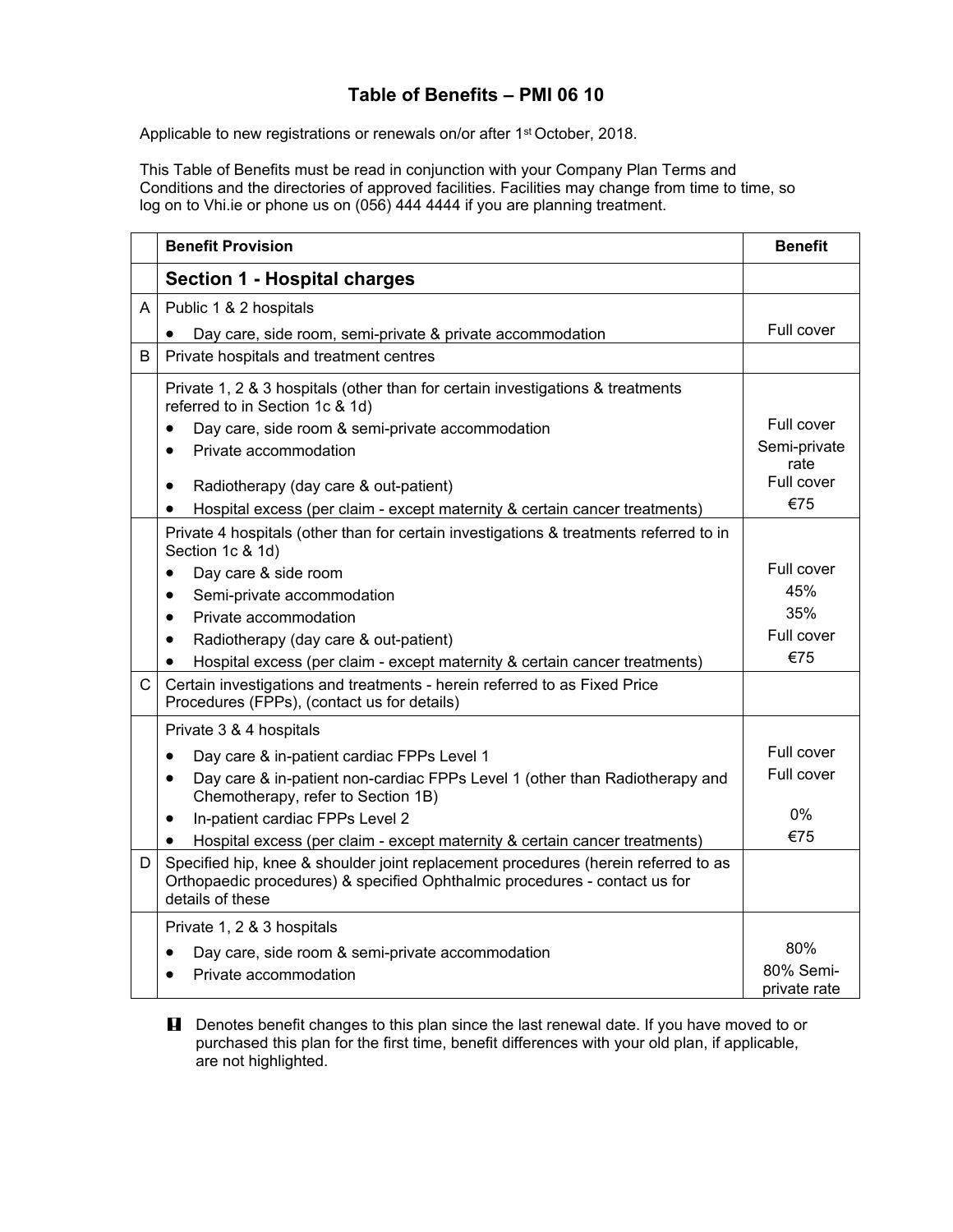|   | Hospital excess (per claim)<br>$\bullet$                                                                                                                              | €75                               |
|---|-----------------------------------------------------------------------------------------------------------------------------------------------------------------------|-----------------------------------|
|   | Private 4 hospitals                                                                                                                                                   |                                   |
|   | Day care & side room                                                                                                                                                  | 80%                               |
|   | Semi-private accommodation                                                                                                                                            | 45%                               |
|   | Private accommodation                                                                                                                                                 | 35%                               |
|   | Hospital excess (per claim)                                                                                                                                           | €75                               |
|   | When carried out as a Fixed Price Procedure (contact us for details)                                                                                                  |                                   |
|   | Private 3 & 4 hospitals<br>$\bullet$                                                                                                                                  | 80%                               |
|   | Hospital excess (per claim)                                                                                                                                           | €75                               |
|   | <b>Section 2 - Consultants' fees/GP procedures</b>                                                                                                                    |                                   |
| A | In-patient treatment, day-care/side room/out-patient & GP procedures                                                                                                  |                                   |
|   | Participating consultant/GP<br>$\bullet$                                                                                                                              | Full cover                        |
|   | Non-participating consultant/GP                                                                                                                                       | Standard<br>benefit               |
|   | Section 3 - Psychiatric cover (read in conjunction with Section<br>1)                                                                                                 |                                   |
| A | In-patient psychiatric cover                                                                                                                                          | 100 days                          |
| B | Day care psychiatric treatment for approved day care programmes                                                                                                       | Contact us for<br>further details |
| C | In-patient treatment for alcoholism, drug or other substance abuse in any 5 year<br>period                                                                            | 91 days                           |
| D | Out-patient mental health treatment (in an approved out-patient mental health<br>centre)                                                                              |                                   |
|   | Mental health assessment in every 2 year period                                                                                                                       | €100 per<br>member                |
|   | Mental health therapy, 7 visits<br>$\bullet$                                                                                                                          | €75 per visit                     |
|   | <b>Section 4 - Maternity &amp; Baby</b>                                                                                                                               |                                   |
| Α | Normal confinement                                                                                                                                                    |                                   |
|   | Public hospital benefit (up to 3 days)                                                                                                                                | Full cover                        |
|   | Caesarean delivery (as per hospital benefits listed)                                                                                                                  | <b>Refer Section</b>              |
|   | Home birth benefit                                                                                                                                                    | $\overline{1}$<br>€3,400          |
| B | In-patient maternity consultant fees (per Schedule of Benefits for Professional<br>Fees)                                                                              | Agreed<br>charges                 |
| С | Post-natal home nursing                                                                                                                                               |                                   |
|   | Following 1 nights stay<br>٠                                                                                                                                          | €1,200                            |
|   | Following 2 nights stay                                                                                                                                               | €600                              |
| D | Vhi Fertility Programme                                                                                                                                               |                                   |
|   | Fertility benefit - benefit per member, towards the cost of specified fertility tests<br>and treatments carried out in a Vhi Participating Fertility Treatment Centre |                                   |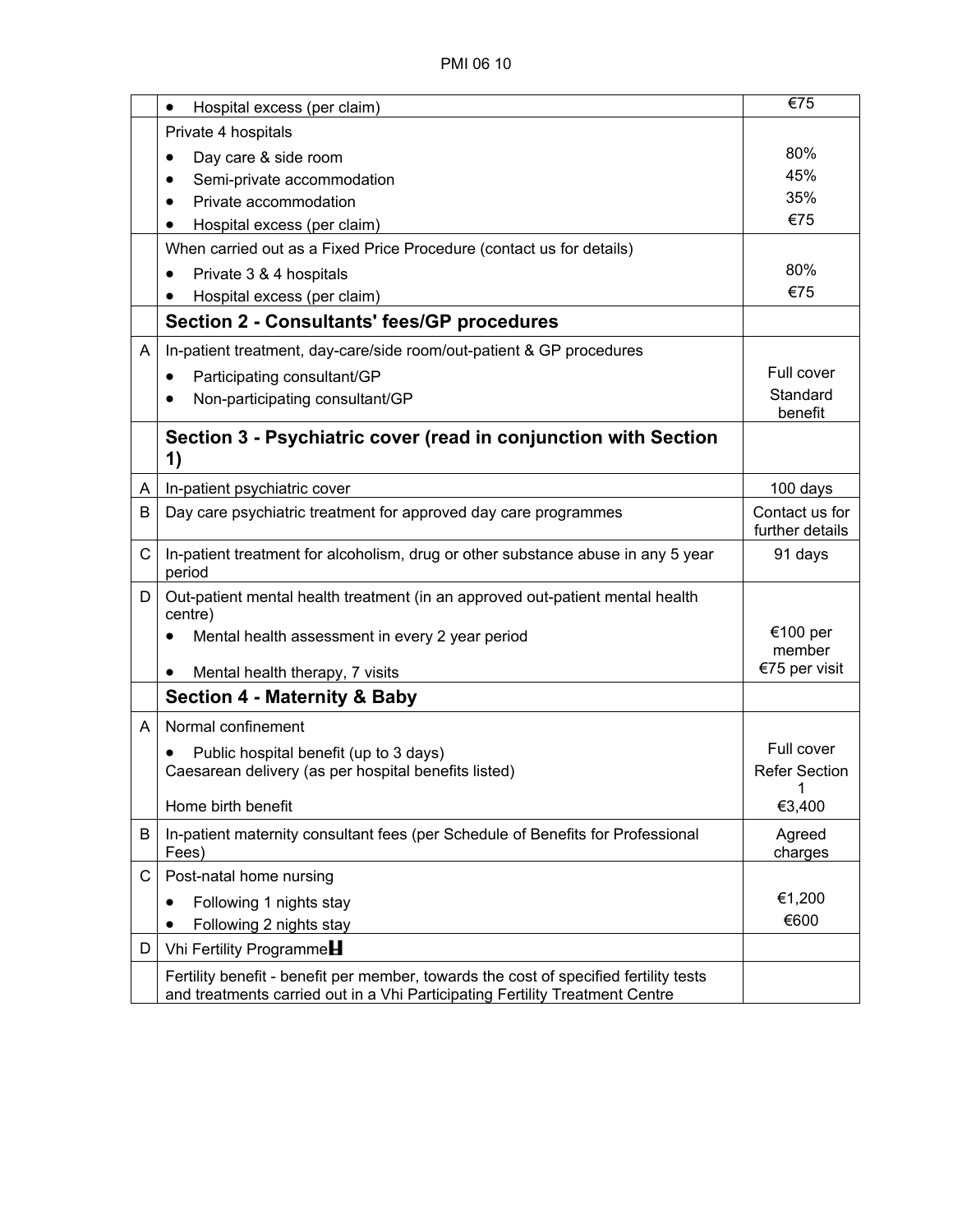PMI 06 10

|   | Initial consultation                                                                                                                                                                                                                   | €100 discount                                                                      |
|---|----------------------------------------------------------------------------------------------------------------------------------------------------------------------------------------------------------------------------------------|------------------------------------------------------------------------------------|
|   |                                                                                                                                                                                                                                        | at point of                                                                        |
|   |                                                                                                                                                                                                                                        | sale<br>€100 discount                                                              |
|   | AMH & Semen Analysis tests                                                                                                                                                                                                             | at point of                                                                        |
|   |                                                                                                                                                                                                                                        | sale                                                                               |
|   | Egg freezing - once per lifetime                                                                                                                                                                                                       | €1,000                                                                             |
|   | Sperm freezing - once per lifetime<br>$\bullet$                                                                                                                                                                                        | €125                                                                               |
|   | IUI - up to 2 treatments per lifetime, female members only                                                                                                                                                                             | €450 per<br>treatment*                                                             |
|   | IVF or ICSI - up to 2 treatments per lifetime, female members only                                                                                                                                                                     | €1,000 per<br>treatment*                                                           |
|   | Fertility counselling - 4 sessions per treatment carried out in a Vhi Participating<br><b>Fertility Treatment Centre</b>                                                                                                               | €40 per<br>session                                                                 |
|   | Fertility support services - Acupuncturists & Dieticians visits                                                                                                                                                                        | <b>Refer Section</b><br>9                                                          |
|   | * These benefits are co-funded by Vhi and the Vhi Participating Fertility Treatment<br>Centre                                                                                                                                          |                                                                                    |
| E | Maternity & Baby Bundle                                                                                                                                                                                                                |                                                                                    |
|   | Maternity Yoga and Pilates classes<br>٠                                                                                                                                                                                                | 75% cover up                                                                       |
|   | One maternity scan<br>$\bullet$                                                                                                                                                                                                        | to a combined                                                                      |
|   | Breast-feeding consultations<br>$\bullet$                                                                                                                                                                                              | limit of €500                                                                      |
|   | Baby massage classes                                                                                                                                                                                                                   | and                                                                                |
|   | Baby swim classes                                                                                                                                                                                                                      | no excess                                                                          |
|   | Ante natal course                                                                                                                                                                                                                      |                                                                                    |
| F | <b>Additional Maternity &amp; Baby Benefits</b>                                                                                                                                                                                        |                                                                                    |
|   | Female and male mental health counselling - 10 sessions                                                                                                                                                                                | €40 per<br>session                                                                 |
|   | Section 5 - Cancer care and other benefits                                                                                                                                                                                             |                                                                                    |
| A | Genetic testing for cancer                                                                                                                                                                                                             |                                                                                    |
|   | Initial consultation for genetic testing for cancer *<br>$\bullet$                                                                                                                                                                     | 50% cover                                                                          |
|   | Genetic test - for specified genetic mutations to be carried out in an approved<br>clinic *                                                                                                                                            | Full cover                                                                         |
|   | Preventative (Prophylactic) treatment following on from the genetic test                                                                                                                                                               | Covered up to<br>the levels for<br>hospital<br>treatment<br>listed in<br>Section 1 |
|   | * These benefits are available immediately for existing Vhi customers with no<br>waiting periods. There is a 26 week new conditions waiting period for new joiners<br>and a two year waiting period for transfers from another insurer |                                                                                    |
| B | Mammograms in an approved mammogram centre in each 24 month period,                                                                                                                                                                    | Full cover                                                                         |
|   | covered in accordance with our rules (contact us for details)                                                                                                                                                                          |                                                                                    |
| С | Cancer care support - one night's accommodation for each treatment                                                                                                                                                                     | €100 per night                                                                     |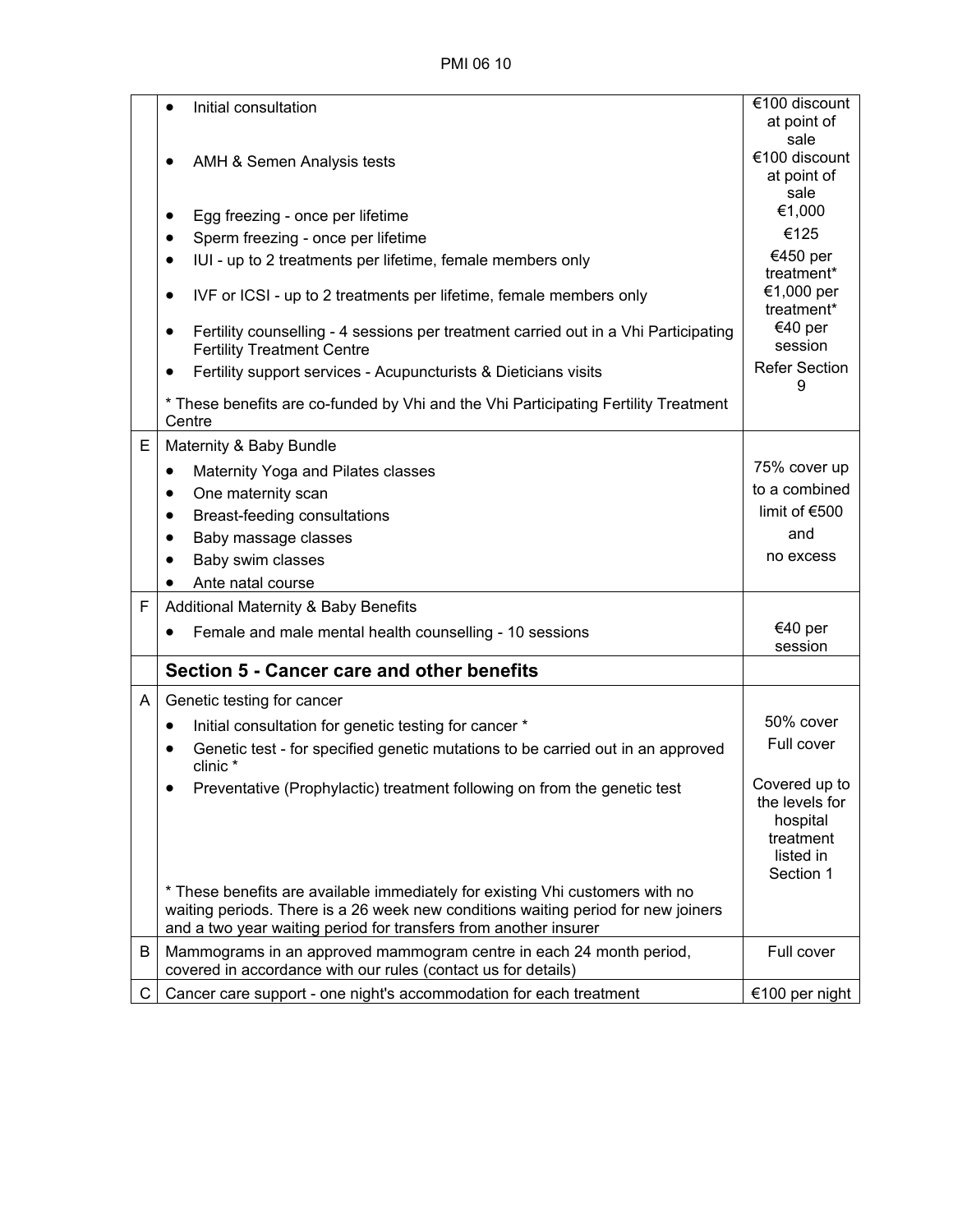| D  | Manual lymph drainage following cancer treatment - 10 visits                                                                                                                                                                | €50 per visit             |
|----|-----------------------------------------------------------------------------------------------------------------------------------------------------------------------------------------------------------------------------|---------------------------|
| E  | Clinical psychology counselling for oncology treatment (psycho oncology<br>counselling) - 10 visits                                                                                                                         | <b>Refer Section</b><br>9 |
| F  | Additional cancer support benefits                                                                                                                                                                                          |                           |
|    | Wig/ hairpiece, post-mastectomy bra, swimsuit, surgical prosthesis following<br>$\bullet$<br>cancer treatment<br>No excess applies, but subject to the benefit maximum for medical and surgical<br>appliances set out below | Full cover                |
| G. | Other benefits in Section 5                                                                                                                                                                                                 |                           |
|    | Vhi Healthcare approved medical and surgical appliances - subject to an excess of<br>€300 per member per year (contact us for details of eligible appliances)                                                               | €6,500 per<br>member year |
|    | Convalescent care - first 14 nights                                                                                                                                                                                         | €30 per night             |
|    | Vhi Hospital@Home                                                                                                                                                                                                           | Full cover                |
|    | Child home nursing - 28 days per calendar year                                                                                                                                                                              | €100 per day              |
|    | Parent accompanying child - 14 days per calendar year, following a stay in excess<br>of 3 days in hospital                                                                                                                  | €100 per day              |
|    | Return home benefit                                                                                                                                                                                                         | €100 per<br>claim         |
|    | <b>Vhi VisionCare</b>                                                                                                                                                                                                       |                           |
|    | Vhi VisionCare E-Screen (available through Vhi.ie/myvhi)                                                                                                                                                                    | Full cover                |
|    | Comprehensive eye exam carried out by a VSP eye-care professional in each<br>٠<br>24 month period - subject to Vhi VisionCare E-Screen referral                                                                             | Full cover                |
|    | <b>Section 6 - Transport costs</b>                                                                                                                                                                                          |                           |
| A  | Transport costs (covered in accordance with our rules)                                                                                                                                                                      | Agreed<br>charges         |
|    | <b>Section 7 - Cover outside Ireland</b>                                                                                                                                                                                    |                           |
| A  | Emergency treatment abroad                                                                                                                                                                                                  | €100,000                  |
| B  | Elective treatment abroad (subject to prior approval)                                                                                                                                                                       |                           |
|    | Surgical procedures available in Ireland (as per level of cover in Ireland)                                                                                                                                                 | €100,000                  |
|    | Treatment not available in Ireland<br>$\bullet$                                                                                                                                                                             | €100,000                  |
|    | <b>Section 8</b>                                                                                                                                                                                                            |                           |
| A  | In-patient MRI scans (covered in accordance with Section 1)                                                                                                                                                                 | Agreed<br>charges         |
| B  | Out-patient MRI scans                                                                                                                                                                                                       |                           |
|    | Category 1 - approved MRI centres<br>$\bullet$                                                                                                                                                                              | Full cover                |
|    | Category 2 - approved MRI centres, agreed MRI charges & consultant<br>Radiologists fees (subject to an excess of €125 per scan)                                                                                             | Full cover                |
| C  | PET-CT scans (covered in accordance with our rules)                                                                                                                                                                         | Agreed<br>charges         |
| D. | CT Scans (covered in accordance with our rules)                                                                                                                                                                             | Full cover                |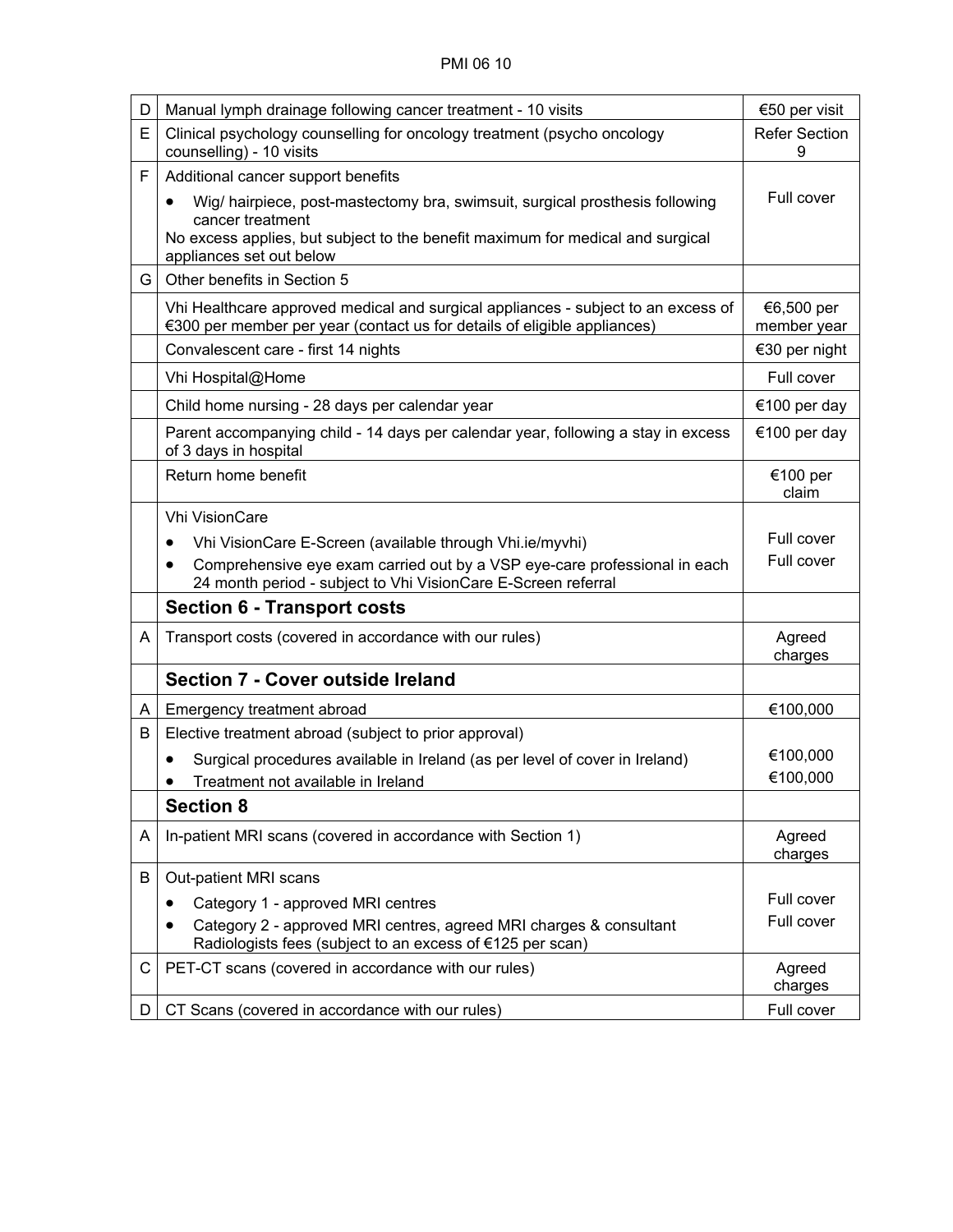## PMI 06 10

|    | Section 9 – Day-to-day medical expenses (benefits are per visit,<br>per member, unless otherwise indicated)                                                                                                                                         |                                 |
|----|-----------------------------------------------------------------------------------------------------------------------------------------------------------------------------------------------------------------------------------------------------|---------------------------------|
| A  | General practitioner - unlimited visits                                                                                                                                                                                                             | 75%                             |
| B  | Consultant consultation - unlimited visits                                                                                                                                                                                                          | 50%                             |
| C  | Pathology - consultants' fees                                                                                                                                                                                                                       | 50%                             |
| D  | Radiology - consultants' fees for professional services                                                                                                                                                                                             | 50%                             |
| E  | Pathology/Radiology or other diagnostic tests (refer to Section 8 for out-patient<br>MRI benefits) - 50% of agreed charges in an approved out-patient centre. Contact<br>us for details of eligible diagnostic tests and reimbursements             | €500 per year                   |
| F  | Pre- and post-natal care (combined visits)                                                                                                                                                                                                          | €350                            |
| G  | Dental practitioner - 7 visits                                                                                                                                                                                                                      | €25                             |
| H. | Practice nurse - unlimited visits                                                                                                                                                                                                                   | 50%                             |
|    | STI screening                                                                                                                                                                                                                                       | Up to €100                      |
| J  | Physiotherapist - 7 visits                                                                                                                                                                                                                          | €25                             |
| K. | Clinical Psychologist - 7 visits                                                                                                                                                                                                                    | €25                             |
| L  | Acupuncturists, Chiropractors, Osteopaths, Physical therapists, Reflexologists -<br>unlimited visits                                                                                                                                                | 50%                             |
| Μ  | Chiropodists/Podiatrists, Dieticians, Occupational therapists, Speech therapists,<br>Orthoptists - unlimited visits                                                                                                                                 | 50%                             |
| N  | Optical – eye tests and glasses/contact lenses – in each 24 month period<br>(^Payment will be made directly to the provider if attending a VSP network<br>provider, and will not be subject to the annual excess or the annual maximum) $\mathbf H$ | Up to €150 $^{\circ}$           |
| O  | Hearing test in each 2 year period                                                                                                                                                                                                                  | €25                             |
| P  | Health screening - in each 24 month period, covered in accordance with our rules<br>(contact us for details) *                                                                                                                                      |                                 |
|    | Lifestage screening programme in a Vhi Medical Centre<br>Dexa scans in an approved dexa scan centre                                                                                                                                                 | €150 per<br>screen<br>50% cover |
| Q  | Accident & emergency cover - 2 visits                                                                                                                                                                                                               | €75                             |
| R  | Clinical psychology counselling for oncology treatment (psycho oncology<br>counselling)* - 10 visits                                                                                                                                                | €50 per visit                   |
| S  | Child counselling - 7 visits                                                                                                                                                                                                                        | €25                             |
| т  | Foetal screening, in the year of the birth                                                                                                                                                                                                          | €100 per<br>pregnancy           |
| U  | <b>Travel vaccinations</b>                                                                                                                                                                                                                          | €60 per year                    |
| V  | Strength & Conditioning Coach $-3$ visits <b>H</b>                                                                                                                                                                                                  | €25                             |
| W  | Vhi SwiftCare exclusive benefit to Vhi customers*                                                                                                                                                                                                   |                                 |
|    | Initial consultation (charge is €125 – you pay €50)<br>$\bullet$                                                                                                                                                                                    | €75                             |
|    | Follow-up treatment package after this consultation for x-rays, tests & medical<br>aids (maximum you will pay is €100 for this follow-up treatment)                                                                                                 | 50% of total<br>costs           |
|    | Vhi SwiftCare appointment services*                                                                                                                                                                                                                 |                                 |